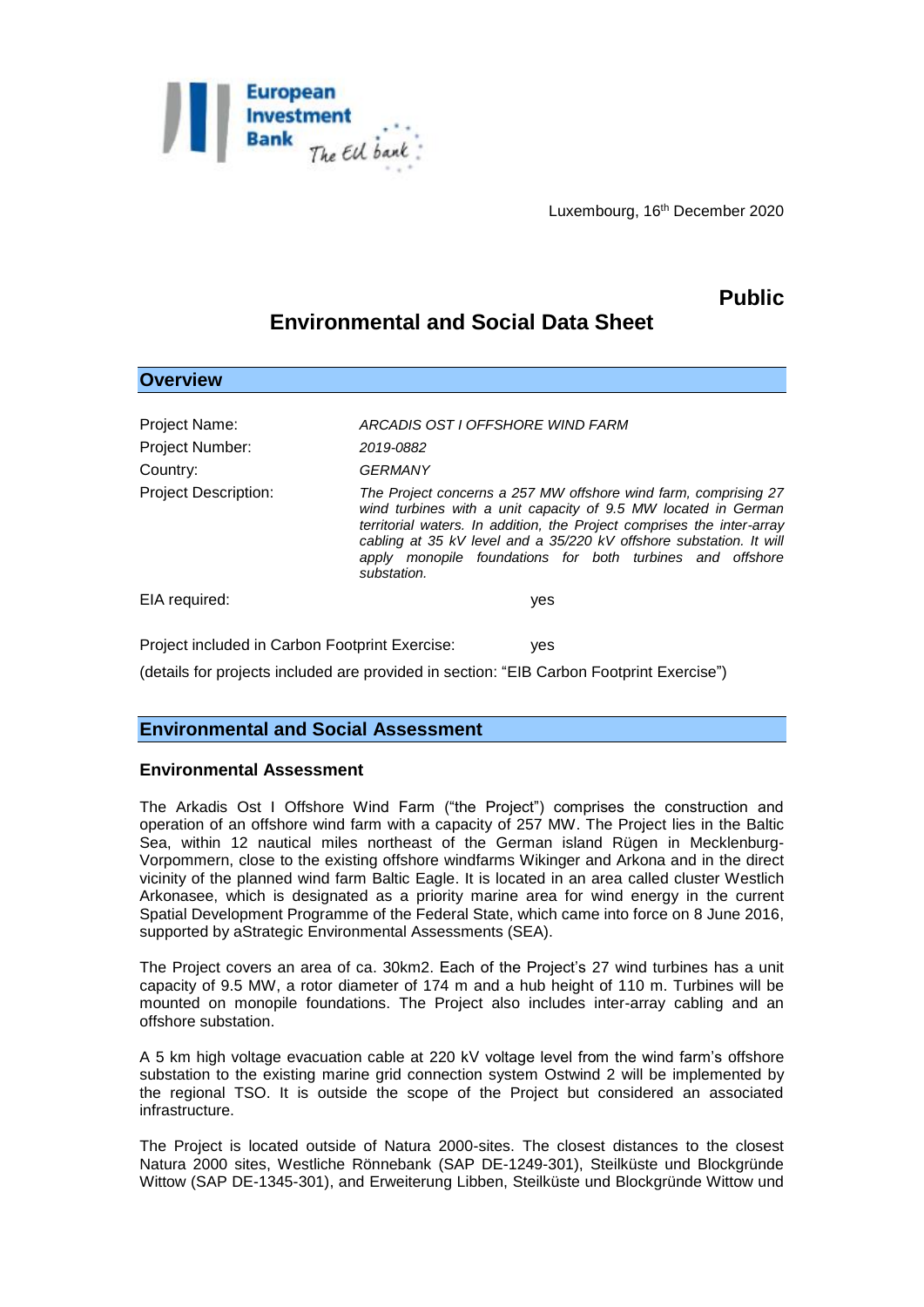

Luxembourg, 16th December 2020

Arkona (SAP DE-1346-301), are 11, 14 and 18 km, while the distances to the closest bird protection areas, Pommersche Bucht (SPA DE-1552-401) and Westliche Pommersche Bucht (SPA DE-1649-401), are over 21 km.

Wind farms and their grid infrastructure fall under Annex II of Directive 2014/52/EU amending the EIA Directive 2011/92/EU. Under German law (German Federal Emission Control Act), wind farms comprising 20 or more wind turbines are screened in for an EIA. Consequently, the Project had to undergo a full EIA process.

A first EIA for this project, including an offshore substation and internal cabling, was conducted in 2013. At that time, the project comprised 58 turbines, with 100 m hub height, 150 m rotor diameter and 6 MW capacity (i.e. 348 MW in total), on jacket foundations. Following a due process including public consultation, a permit was awarded in September 2014. The permit process is an integrated one, including the Appropriate Assessment of biodiversity, building permit, waterway rights etc. The permit contains a number of conditions and requirements for impact mitigation, most notably for bird observation during operation and reducing piling noise during installation.

While the initial Permit of 2014 enabled the promoter to successfully participate in a tender process in 2018 for a commercial support for the project, following the awarded capacity and the further development of offshore wind technologies the wind farm layout has changed. The wind turbine model is changed to a larger one, the number of turbines is reduced and the foundation is changed from jacket to monopile.

After prior consultation with the authority, the promoter applied for a permit amendment and submitted relevant documents, including an updated EIA, a Flora Fauna Habitat Compatibility Assessment, a Landscape Conservation Plan and other EIA-related documents in April 2019. After an assessment of completeness, the permit amendment application documents were made public for one month as from 20th January 2020 until 19 February 2020 and from 20 February 2020 until 19 March 2020 complaints against the permit could be filed. A public hearing took place on 11 May and the promoter expects to obtain the permit by the end of Q4 2020 with a two months appeal period.

The updated EIA assesses potential impacts of the project on biotopes, macro zoo-benthos, fish, sea birds and migratory birds, marine mammals etc. and proposes adequate mitigation measures. The documentation also includes an appropriate assessment of the project's impact on Natura 2000 sites. Cumulated impacts under consideration of neighbouring wind farms are considered.

The updated EIA concludes that the project does not have any significant environmental impacts post mitigation. The integrity of Natura 2000 sites is not significantly impacted by the project either. During construction the most relevant environmental impacts are expected to originate from modifications of the sea bed structure and from construction noise on fish fauna. During operation, most relevant environmental impacts relate to birds. Impacts during construction are mitigated by permit conditions on noise while operational impacts are mitigated by a reduced wind farm size and corridors between neighbouring windfarms.

The promoter has a very good understanding of regulatory and environmental monitoring requirements, as well as relevant experience in implementing mitigating measures during construction from its previous offshore wind farms. In light of this, the promoter's environmental capacity is considered adequate.